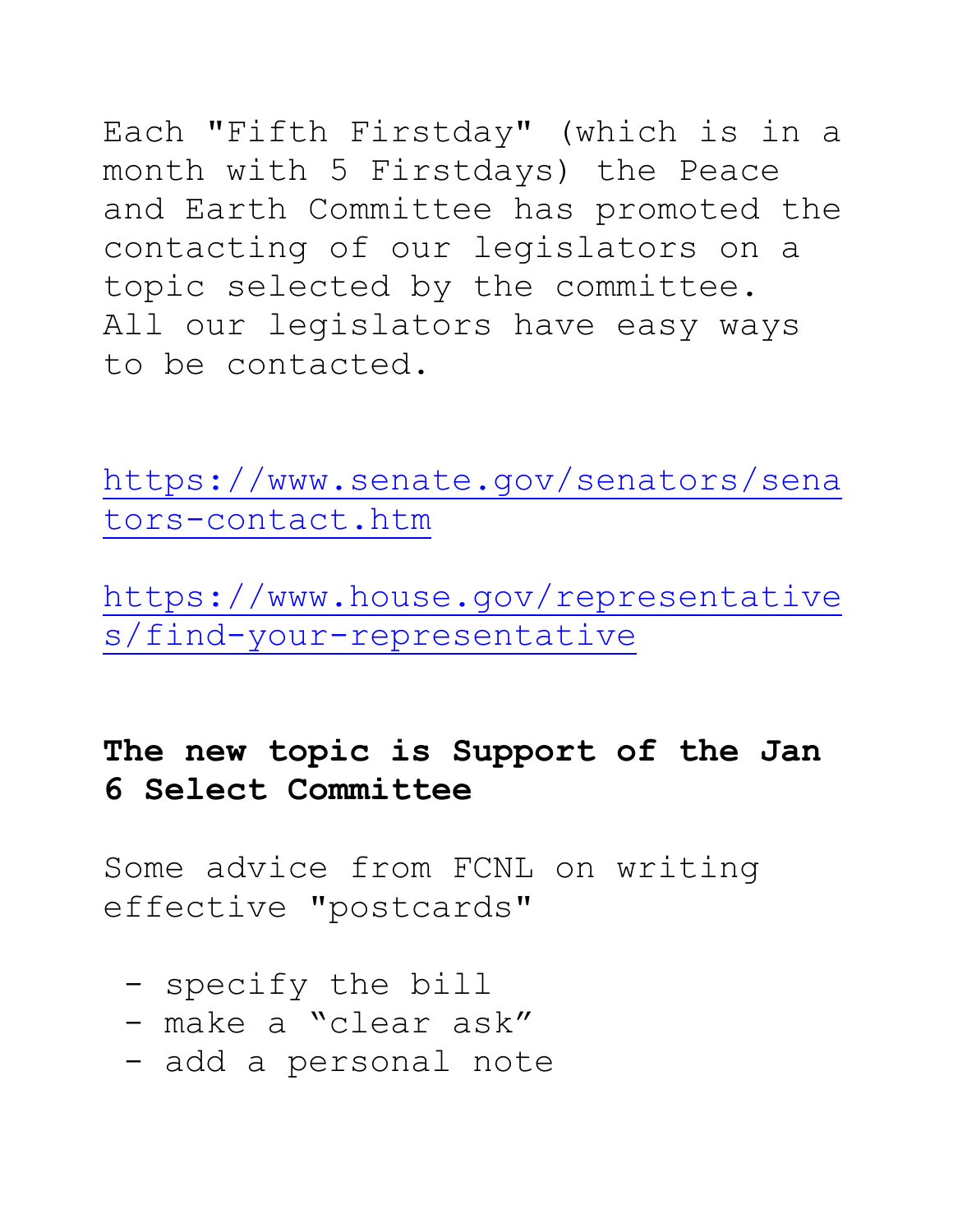# **The Peace and Earth Committee suggests making these points**

### to the Jan 6 Committee

Thank them for their efforts and courage Continue to follow the facts/truth where ever it leads Urge the Justice Department to consider prosecuting Donald Trump Secure our political system against a future Jan 6

### to our NC Senators & Representatives

Support strengthening the criminal code against disruption of the electoral count

### to Manchin & Sinema

Support ending the filibuster to pass strengthening the criminal code against disruption of the electoral count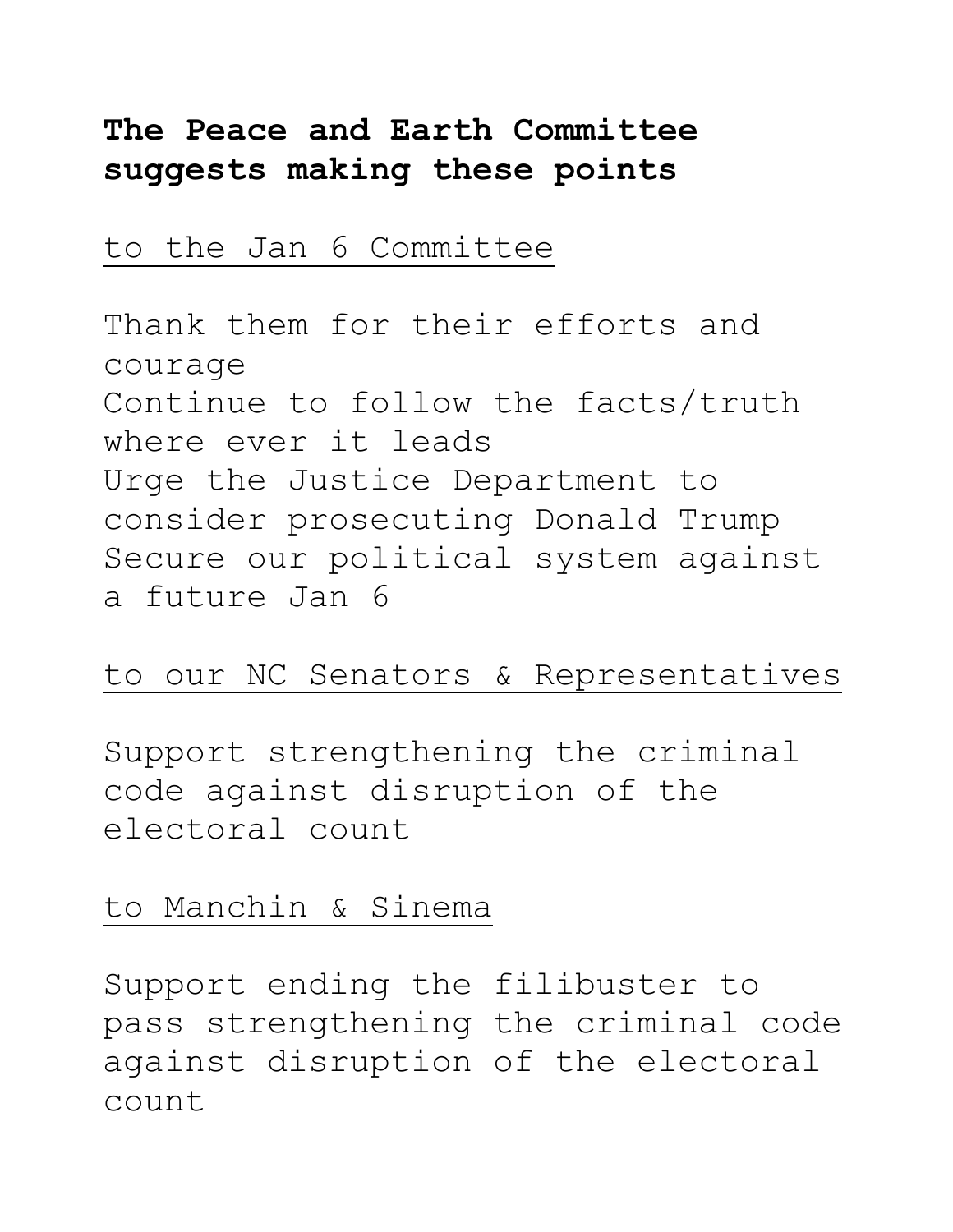If you would like to **contact the Jan 6 Committee** its address is

The Select Committee to Investigate the January 6th Attack on the U.S. Capitol

Longworth House Office Building Washington, DC 20515 Phone: (202) 225-7800

#### **For more information**

<https://january6th.house.gov/>

[https://www.nytimes.com/interactive/](https://www.nytimes.com/interactive/2022/01/19/us/oath-keepers-capitol-riot.html) [2022/01/19/us/oath-keepers-capitol](https://www.nytimes.com/interactive/2022/01/19/us/oath-keepers-capitol-riot.html)[riot.html](https://www.nytimes.com/interactive/2022/01/19/us/oath-keepers-capitol-riot.html)

[https://www.washingtonpost.com/opini](https://www.washingtonpost.com/opinions/2022/01/04/liz-cheney-trump-jan-6-smoking-gun/) [ons/2022/01/04/liz-cheney-trump-jan-](https://www.washingtonpost.com/opinions/2022/01/04/liz-cheney-trump-jan-6-smoking-gun/)[6-smoking-gun/](https://www.washingtonpost.com/opinions/2022/01/04/liz-cheney-trump-jan-6-smoking-gun/)